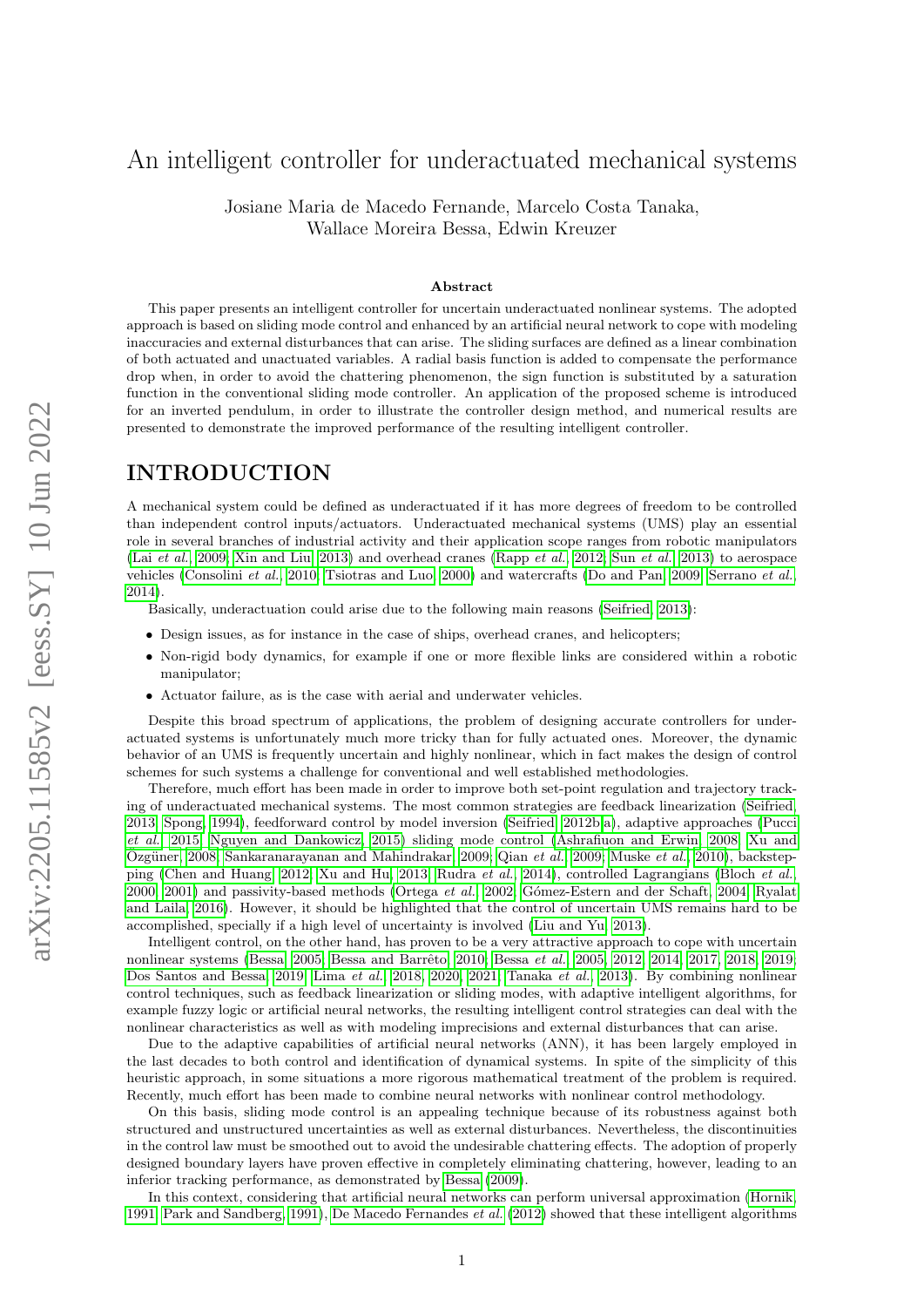can be successfully applied for uncertainty and disturbance compensation within the boundary layer of smooth sliding mode controllers.

In this work, a sliding mode controller with a neural network compensation scheme is proposed for uncertain underactuated mechanical systems. On this basis, a smooth sliding mode controller is considered to confer robustness against modeling imprecisions and a Radial Basis Function (RBF) neural network is embedded in the boundary layer to cope with unmodeled dynamical effects. Numerical simulations are carried out in order to demonstrate the control system performance.

## INTELLIGENT CONTROL USING ARTIFICIAL NEURAL NETWORKS

The equations of motion of a mechanical system with n degrees of freedom (DOF) and m actuator inputs are usually expressed in the following vector form [\(Seifried, 2013\)](#page-8-3):

<span id="page-1-0"></span>
$$
\mathbf{M}(\mathbf{q})\ddot{\mathbf{q}} + \mathbf{k}(\mathbf{q}, \dot{\mathbf{q}}) = \mathbf{g}(\mathbf{q}, \dot{\mathbf{q}}) + \mathbf{B}(\mathbf{q})\mathbf{u},\tag{1}
$$

where  $\mathbf{q} \in \mathbb{R}^n$  is the vector of generalized coordinates,  $\mathbf{u} \in \mathbb{R}^m$  the actuator input vector,  $\mathbf{M}(\mathbf{q}) \in \mathbb{R}^{n \times n}$  the positive definite and symmetric inertia matrix,  $\mathbf{k}(\mathbf{q}, \dot{\mathbf{q}}) \in \mathbb{R}^n$  takes the Coriolis and centrifugal effects into account,  $g(q, \dot{q}) \in \mathbb{R}^n$  represents the generalized applied forces, and  $B(q) \in \mathbb{R}^{n \times m}$  is the input matrix.

Remark 1. The mechanical system described in Eq. [\(1\)](#page-1-0) is called fully-actuated if  $m = \text{rank}(B) = n$ , or underactuated if  $m < n$ .

Considering an UMS, the vector of generalized coordinates can be partitioned as  $\mathbf{q} = [\mathbf{q}_a^T \ \mathbf{q}_u^T]^T$ , where  $\mathbf{q}_a \in \mathbb{R}^n$  and  $\mathbf{q}_u \in \mathbb{R}^{n-m}$  denote, respectively, actuated and unactuated coordinates. In these cases, the input matrix is also conveniently assumed to be  $B(q) = [B_a \ B_u]^T = [I \ 0]^T$ , where  $I \in \mathbb{R}^{n \times n}$  is the identity matrix.

Therefore, for control purposes, Eq. [\(1\)](#page-1-0) may be rewritten as [\(Ashrafiuon and Erwin, 2008;](#page-5-0) [Seifried and](#page-8-20) [Blajer, 2013\)](#page-8-20):

<span id="page-1-1"></span>
$$
\begin{bmatrix}\n\mathbf{M}_{aa} & \mathbf{M}_{au} \\
\mathbf{M}_{au}^{\mathrm{T}} & \mathbf{M}_{uu}\n\end{bmatrix}\n\begin{bmatrix}\n\ddot{\mathbf{q}}_{a} \\
\ddot{\mathbf{q}}_{u}\n\end{bmatrix} =\n\begin{bmatrix}\n\mathbf{f}_{a} + \mathbf{u} \\
\mathbf{f}_{u}\n\end{bmatrix},
$$
\n(2)

where  $\mathbf{f}_a = \mathbf{g}_a - \mathbf{k}_a$  and  $\mathbf{f}_u = \mathbf{g}_u - \mathbf{k}_u$ .

As described in [\(Ashrafiuon and Erwin, 2008\)](#page-5-0), Eq. [\(2\)](#page-1-1) can be solved for the accelerations:

$$
\ddot{\mathbf{q}}_a = \mathbf{M}_{aa}^{'-1}(\mathbf{f}_a' + \mathbf{u}),\tag{3}
$$

$$
\ddot{\mathbf{q}}_u = \mathbf{M}_{uu}^{'-1} (\mathbf{f}_u' - \mathbf{M}_{au}^{\mathrm{T}} \mathbf{M}_{aa}^{-1} \mathbf{u}), \qquad (4)
$$

where  ${\bf M}_{aa}^{'}\,=\,{\bf M}_{aa}-{\bf M}_{au}{\bf M}_{uu}^{-1}{\bf M}_{au}^{\rm T},\;{\bf M}_{uu}^{'}\,=\,{\bf M}_{uu}-{\bf M}_{au}^{\rm T}{\bf M}_{aa}^{-1}{\bf M}_{au},\;{\bf f}_{a}^{'}\,=\,{\bf f}_{a}-{\bf M}_{au}{\bf M}_{uu}^{-1}{\bf f}_{u},\;{\rm and}\;\;{\bf f}_{u}^{'}\,=\,{\bf f}_{u}$  $\mathbf{f}_u - \mathbf{M}_{au}^\mathrm{T} \mathbf{M}_{aa}^{-1} \mathbf{f}_a.$ 

The proposed control problem has to ensure that, even in the presence of external disturbances and modeling imprecisions, the vector of generalized coordinates **q** will follow a desired trajectory  $q^d$  in the state space. Hence, defining  $\tilde{\mathbf{q}} = \mathbf{q} - \mathbf{q}^d$  as the tracking error vector, both trajectory tracking and set-point regulation could be stated as  $\tilde{\mathbf{q}} \to \mathbf{0}$  as  $t \to \infty$ .

Consider, as for instance, the sliding mode approach, and let  $m$  sliding surfaces be defined in the state space by  $\mathbf{s}(\mathbf{\tilde{q}}) = \mathbf{0}$ , with  $\mathbf{s} \in \mathbb{R}^m$  satisfying

$$
\mathbf{s}(\tilde{\mathbf{q}}) = \alpha_a \dot{\tilde{\mathbf{q}}}_a + \lambda_a \tilde{\mathbf{q}}_a + \alpha_u \dot{\tilde{\mathbf{q}}}_u + \lambda_u \tilde{\mathbf{q}}_u = \alpha_a \dot{\mathbf{q}}_a + \alpha_u \dot{\mathbf{q}}_u + \mathbf{s}_r ,
$$
\n(5)

where  $\mathbf{s}_r = -\alpha_a \dot{\mathbf{q}}_a^d + \alpha_u \dot{\mathbf{q}}_u^d + \lambda_a \tilde{\mathbf{q}}_a + \lambda_u \tilde{\mathbf{q}}_u$ .

Thus, the sliding mode controller must satisfy the following Lyapunov candidate function

$$
V(\mathbf{q}, \dot{\mathbf{q}}) = \frac{1}{2} \mathbf{s}^{\mathrm{T}} \mathbf{s}
$$
 (6)

and the so called sliding condition  $\dot{V}(\mathbf{q}, \dot{\mathbf{q}}) \leq 0$ .

On this basis, the control law is defined as [\(Ashrafiuon and Erwin, 2008\)](#page-5-0):

<span id="page-1-2"></span>
$$
\mathbf{u} = -\mathbf{\hat{M}}_s^{-1} \left[ \mathbf{\hat{f}}_s^{-1} + \dot{\mathbf{s}}_r + \kappa \operatorname{sgn}(\mathbf{s}) \right],\tag{7}
$$

where  $\mathbf{\hat{M}}_{s}$  and  $\mathbf{\hat{f}}_{s}$  are, respectively, estimates of  $\mathbf{M}_{s} = \alpha_{a} \mathbf{M}_{aa}^{'-1} - \alpha_{u} \mathbf{M}_{uu}^{'-1} \mathbf{M}_{au}^{T} \mathbf{M}_{aa}^{-1}$  and  $\mathbf{f}_{s} = \alpha_{a} \mathbf{M}_{aa}^{'-1} \mathbf{f}_{a}^{'}$  $\alpha_u \mathbf{M}_{uu}^{'-1} \mathbf{f}_u^{'T}$ . The control gain  $\kappa$  should be designed in order to take unmodeled dynamics, parametric uncertainties and external disturbances into account.

<span id="page-1-3"></span>Therefore, regarding the development of the control law, the following assumptions should be made: Assumption 1. The vector  $\mathbf{f}_s$  is unknown but bounded, i.e.  $|\mathbf{\hat{f}}_s - \mathbf{f}_s| = |\mathbf{d}_s| \leq \mathbf{F}_s$ .

Assumption 2. The vector of generalized coordinates **q** is available.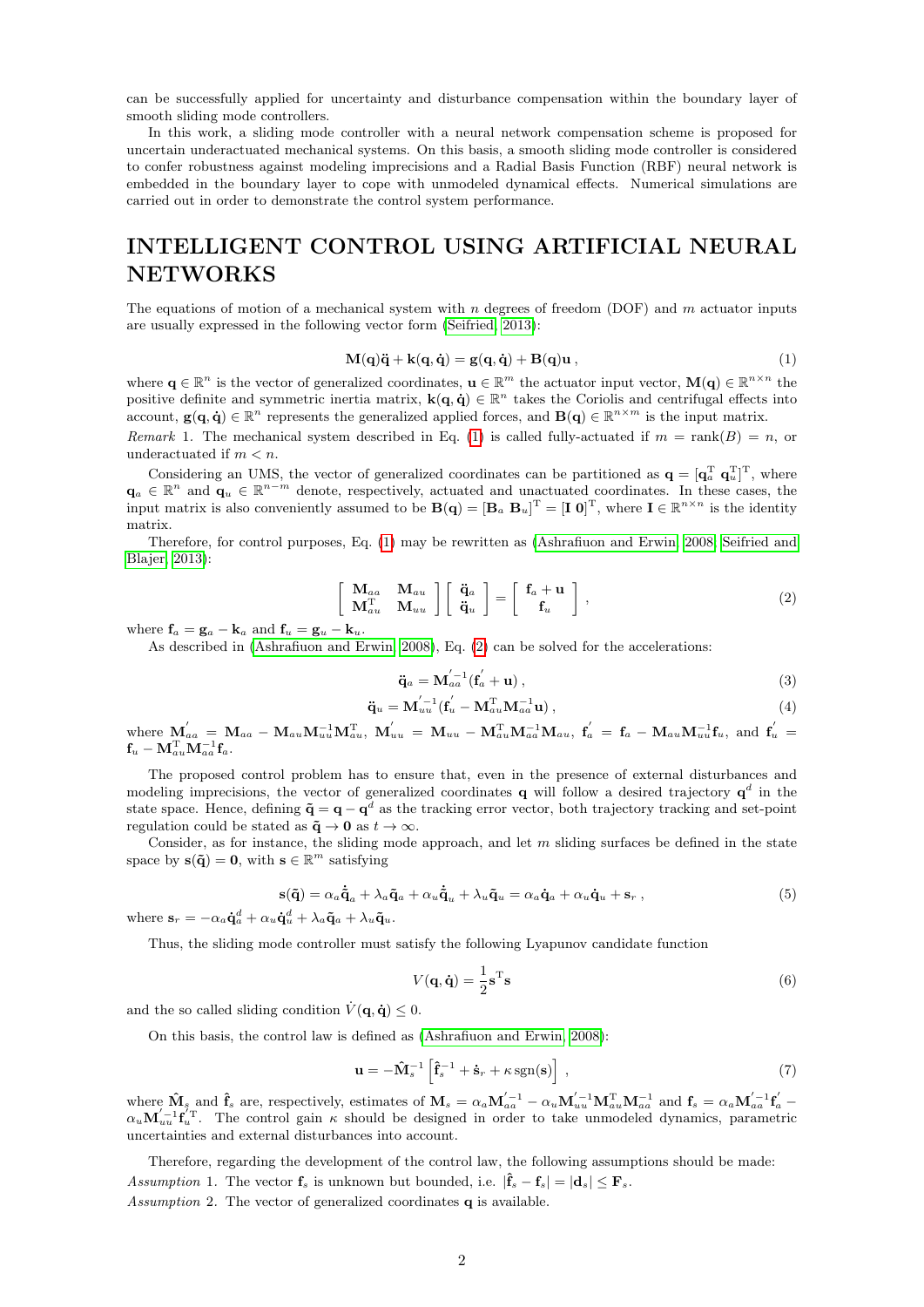<span id="page-2-2"></span>Assumption 3. The desired trajectory  $q^d$  is once differentiable with respect to time. Furthermore, every component of  $q^d$  is available and with known bounds.

However, the presence of a discontinuous term,  $\kappa sgn(s)$ , in the control law leads to the well known chattering effect. To avoid these undesirable high-frequency oscillations of the controlled variable, a thin boundary layer in the neighborhood of the switching surface could be defined by replacing the sign function with a smooth approximation. This substitution can minimize or, when desired, even completely eliminate chattering, but turns perfect tracking into a tracking with guaranteed precision problem, which actually means that a steady-state error will always remain [\(Bessa, 2009\)](#page-6-8). In order to improve the tracking performance, some adaptive intelligent algorithm could be used within the boundary layer of smooth sliding mode controllers.

At this point, since artificial neural networks can be considered as an universal approximator [\(Hornik,](#page-7-7) [1991;](#page-7-7) [Park and Sandberg, 1991\)](#page-8-19), we propose the adoption of an ANN based compensation term,  $\hat{d}$ , within the smoothed version of the control law presented in Eq. [\(7\)](#page-1-2):

<span id="page-2-1"></span>
$$
\mathbf{u} = -\mathbf{\hat{M}}_s^{-1} \left[ \mathbf{\hat{f}}_s + \mathbf{\hat{d}} + \mathbf{\dot{s}}_r + \kappa \operatorname{sat}(\phi^{-1} \mathbf{s}) \right],\tag{8}
$$

where  $\phi \in \mathbb{R}^{m \times m}$  is a diagonal matrix with m positive entries  $\phi_i$ , and sat $(\cdot)$  is the saturation function:

$$
sat(s_i/\phi_i) = \begin{cases} \operatorname{sgn}(s_i) & \text{if } |s_i/\phi_i| \ge 1, \\ s_i/\phi_i & \text{if } |s_i/\phi_i| < 1. \end{cases}
$$
 (9)

Due to its simplicity and fast convergence feature, radial basis functions (RBF) are used as activation functions and the related tracking error as input. In this case, the output of the network is defined as:

<span id="page-2-3"></span>
$$
\hat{d}(\tilde{\mathbf{x}}) = \sum_{i=1}^{M} w_i \cdot \varphi_i(\|\tilde{\mathbf{x}} - \mathbf{t}\|)
$$
\n(10)

where  $\varphi_i(\cdot)$  are the activation functions and t a vector containing the coordinates of the center of each activation function.

Now, the switching vector s is used to train the neural network and the weights of the output layer are adjusted using the pseudo-inverse matrix.

Considering a training set  $T = \{(\tilde{\mathbf{x}}, d)_1, (\tilde{\mathbf{x}}, d)_2, \dots, (\tilde{\mathbf{x}}, d)_p\}$  and

$$
\begin{bmatrix}\n\varphi_{11} & \varphi_{12} & \cdots & \varphi_{1M} \\
\varphi_{21} & \varphi_{22} & \cdots & \varphi_{2M} \\
\vdots & \vdots & \ddots & \vdots \\
\varphi_{p2} & \varphi_{p2} & \cdots & \varphi_{pM}\n\end{bmatrix}\n\begin{bmatrix}\nw_1 \\
w_2 \\
\vdots \\
w_M\n\end{bmatrix} =\n\begin{bmatrix}\nd_1 \\
d_2 \\
\vdots \\
d_p\n\end{bmatrix} \therefore \n\varphi[\{w\} = \{d\} \tag{11}
$$

the RBF weights are computed with the pseudo-inverse  $[\varphi]^{+}$ 

$$
\{w\} = [\varphi]^+\{d\} \tag{12}
$$

and approximation error,  $E$ , by the euclidean norm

$$
E = ||\{d\} - [\varphi]\{w\}||. \tag{13}
$$

Remark 2. Considering that radial basis functions can perform universal approximation [\(Park and Sandberg,](#page-8-19) [1991\)](#page-8-19), the output of the RBF network can approximate  $\mathbf{d}_s$  to an arbitrary degree of accuracy  $\delta = \mathbf{d}^* - \mathbf{d}_s$ , where  $\hat{\mathbf{d}}^*$  is the output related to set of optimal weights.

Finally, Theorem [1](#page-2-0) shows that the smooth inteligent controller, Eq. [\(8\)](#page-2-1), ensures the convergence of the tracking error to the invariant set defined by the boundary layers.

<span id="page-2-0"></span>Theorem 1. Consider the uncertain underactuated mechanical system [\(2\)](#page-1-1) subject to Assumptions [1–](#page-1-3)[3.](#page-2-2) Then, the controller defined by  $(8)$  and  $(10)$  ensures the convergence of the tracking errors to the manifold  $\Phi = {\{\mathbf{\tilde{q}} \in \mathbb{R}^n \mid |s_i| \leq \phi_i, i = 1, \ldots, m\}}.$ 

*Proof.* Let a positive-definite Lyapunov function candidate  $V_2$  be defined as

$$
V(t) = \frac{1}{2} \mathbf{s}_{\phi}^{\top} \mathbf{s}_{\phi} , \qquad (14)
$$

where each component of  $s_{\phi}(\tilde{\mathbf{q}})$  is a measure of the distance between  $s_i$  and its related boundary layer, and is computed as follows:

$$
\mathbf{s}_{\phi}(\tilde{\mathbf{q}}) = \mathbf{s} - \phi \operatorname{sat}(\phi^{-1}\mathbf{s}) \,. \tag{15}
$$

<span id="page-2-4"></span>Noting that  $\dot{\mathbf{s}}_{\phi} = \mathbf{s}_{\phi} = \mathbf{0}$  inside  $\Phi$ , and  $\dot{\mathbf{s}}_{\phi} = \dot{\mathbf{s}}$  outside of it, then the time derivative of  $V_2$  becomes:

$$
\dot{V}(t) = \mathbf{s}_{\phi}^{\top} \dot{\mathbf{s}} = \mathbf{s}_{\phi}^{\top} \left( \alpha_a \ddot{\mathbf{q}}_a + \alpha_u \ddot{\mathbf{q}}_u + \dot{\mathbf{s}}_r \right)
$$
\n
$$
= \mathbf{s}_{\phi}^{\top} \left[ \alpha_a \mathbf{M}_{aa}^{'-1} (\mathbf{f}_a' + \mathbf{u} + \mathbf{d}_a') \right]
$$
\n
$$
+ \alpha_u \mathbf{M}_{uu}^{'-1} (\mathbf{f}_u' - \mathbf{M}_{au}^{\top} \mathbf{M}_{aa}^{-1} \mathbf{u} + \mathbf{d}_u') + \dot{\mathbf{s}}_r \right]
$$
\n
$$
= \mathbf{s}_{\phi}^{\top} \left[ \mathbf{f}_s + \dot{\mathbf{s}}_r + \mathbf{M}_s \mathbf{u} \right].
$$
\n(16)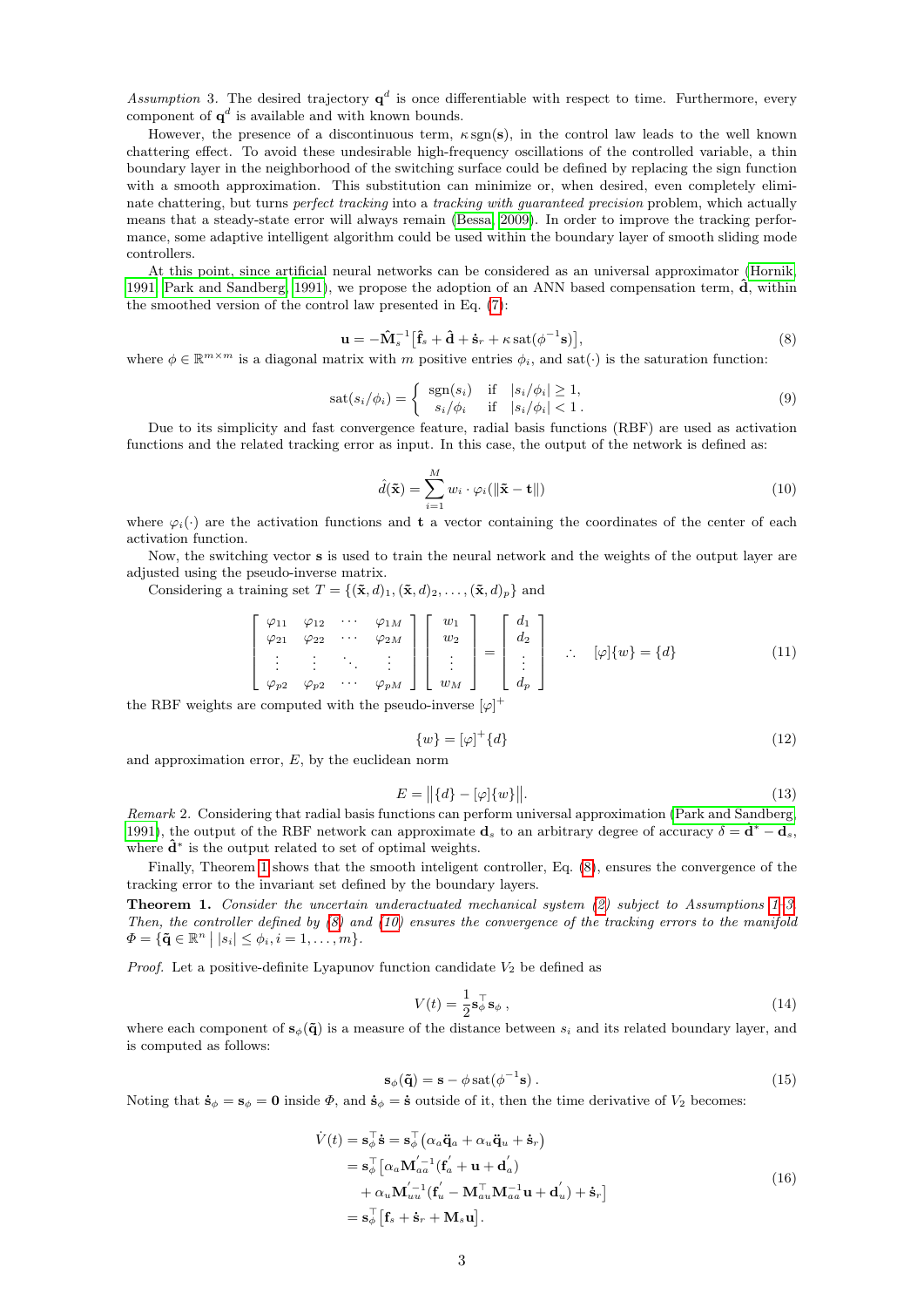Applying the control law [\(8\)](#page-2-1) to [\(16\)](#page-2-4), and noting that  $\text{sat}(\phi^{-1}\mathbf{s}) = \text{sgn}(\mathbf{s}_{\phi})$  outside  $\Phi$  and  $|\hat{d}_i - \hat{d}_i^*| \leq |\hat{d}_i|$ , one obtains

$$
\dot{V}(t) = -\mathbf{s}_{\phi}^{\top} \left[ \mathbf{\hat{d}} - \mathbf{\hat{d}}^* + \delta + \kappa \operatorname{sgn}(\mathbf{s}_{\phi}) \right] \le -\eta \|\mathbf{s}_{\phi}\|_{1},\tag{17}
$$

 $\Box$ 

which implies that  $\mathbf{s}_{\phi} \to \mathbf{0}$  and  $\tilde{\mathbf{q}} \to \Phi$  as  $t \to \infty$ .

## ILLUSTRATIVE EXAMPLE: STABILIZING THE CART-POLE UNDERACTUATED SYSTEM

The cart-pole system is composed by a small car with an inverted pendulum on it (see Fig. [1\)](#page-3-0), and the related equations of motion are presented as

<span id="page-3-1"></span>
$$
\begin{bmatrix} m_c + m & ml \cos \theta \\ ml \cos \theta & ml^2 \end{bmatrix} \begin{bmatrix} \ddot{x} \\ \ddot{\theta} \end{bmatrix} = \begin{bmatrix} ml\dot{\theta}^2 \sin \theta \\ mgl \sin \theta \end{bmatrix} + \begin{bmatrix} u \\ 0 \end{bmatrix}.
$$
 (18)

Here, x and  $\theta$  are, respectively, the position of the cart and the angular displacement of the pendulum,  $m_c$  is the mass of the cart, m and l represent the concentrated mass and the length of the pendulum, and g is the acceleration due to gravity.



<span id="page-3-0"></span>Figure 1: Cart-pole system.

Due to Coulomb friction, a dead-zone is also considered in the cart-pole model:

<span id="page-3-2"></span>
$$
u = \begin{cases} \nu + 0.01 & \text{if } \nu \le 0.01, \\ 0 & \text{if } -0.01 < \nu < 0.01, \\ \nu - 0.01 & \text{if } \nu \ge 0.01 \end{cases}
$$
 (19)

where  $\nu$  is the control action determined by the control law and u is the actual control input.

It should be highlighted that, since only the position of the cart  $x$  can be directly controlled, the angular displacement  $\theta$  is considered an unactuated variable. On this basis, [Ashrafiuon and Erwin](#page-5-0) [\(2008\)](#page-5-0) defined the switching variable as a linear combination of both actuated and unactuated state errors,  $s = \alpha_a \dot{\tilde{x}} +$  $\lambda_a \tilde{x} + \alpha_u l \dot{\tilde{\theta}} + \lambda_u l \tilde{\theta}$ , with  $\tilde{x} = x - x_d$  and  $\tilde{\theta} = \theta - \theta_d$  as well as their derivatives representing the state errors. But considering that large uncertainties and external disturbances may occur, we suggest the inclusion of a compensation term  $\hat{d}$  in the control law proposed in [\(Ashrafiuon and Erwin, 2008\)](#page-5-0), in order to compensate for modeling inaccuracies and to improve the control performance:

<span id="page-3-3"></span>
$$
\nu = -\frac{(m_c + m\sin^2\theta)l}{\alpha_a l - \alpha_u \cos\theta} \left[ \frac{(\alpha_a l - \alpha_u \cos\theta)ml\dot{\theta}^2 \sin\theta - [\alpha_a lm\cos\theta - \alpha_u(mc + m)]g\sin\theta}{(m_c + m\sin^2\theta)l} + \dot{s}_r + \hat{d} + \kappa \operatorname{sat}\left(\frac{s}{\phi}\right) \right]
$$
(20)

where  $\kappa$  is the control gain,  $\phi$  defines the width of the boundary layer, and  $\dot{s}_r = -\alpha_a \ddot{x}_d - \alpha_u l \ddot{\theta}_d + \lambda_a \dot{\tilde{x}} + \lambda_u l \dot{\tilde{\theta}}$ .

Considering the cart-pole system, Eq. [\(18\)](#page-3-1), with a dead-zone input, Eq. [\(19\)](#page-3-2), and the intelligent controller presented in Eq. [\(20\)](#page-3-3), numerical simulations were carried out to evaluate the efficacy of the proposed scheme. The simulation studies were performed with sampling rates of 200 Hz for control system and 1 kHz for dynamic model. The differential equations of the dynamic model were numerically solved with the fourth order Runge-Kutta method.

In order to demonstrate the robustness of the intelligent controller against modeling imprecisions, the dead-zone input is not considered in the development of the control law, and uncertainties of 30% over the cart and pendulum masses are taken into account. On this basis, the following control parameters are considered:  $m_c = 0.4$  kg,  $m = 0.14$  kg,  $l = 0.215$  m,  $\alpha_a = 0.02$ ,  $\alpha_u = 1$ ,  $\lambda_a = 0.005$ , and  $\lambda_u = 2.5$ .

Now, three different numerical simulations for the simultaneous stabilization of the cart, as well as the inverted pendulum at its unstable equilibrium point, are presented. The system is considered to be at rest but with an initial displacement in the pole angle:  $\theta = -40^{\circ}$ .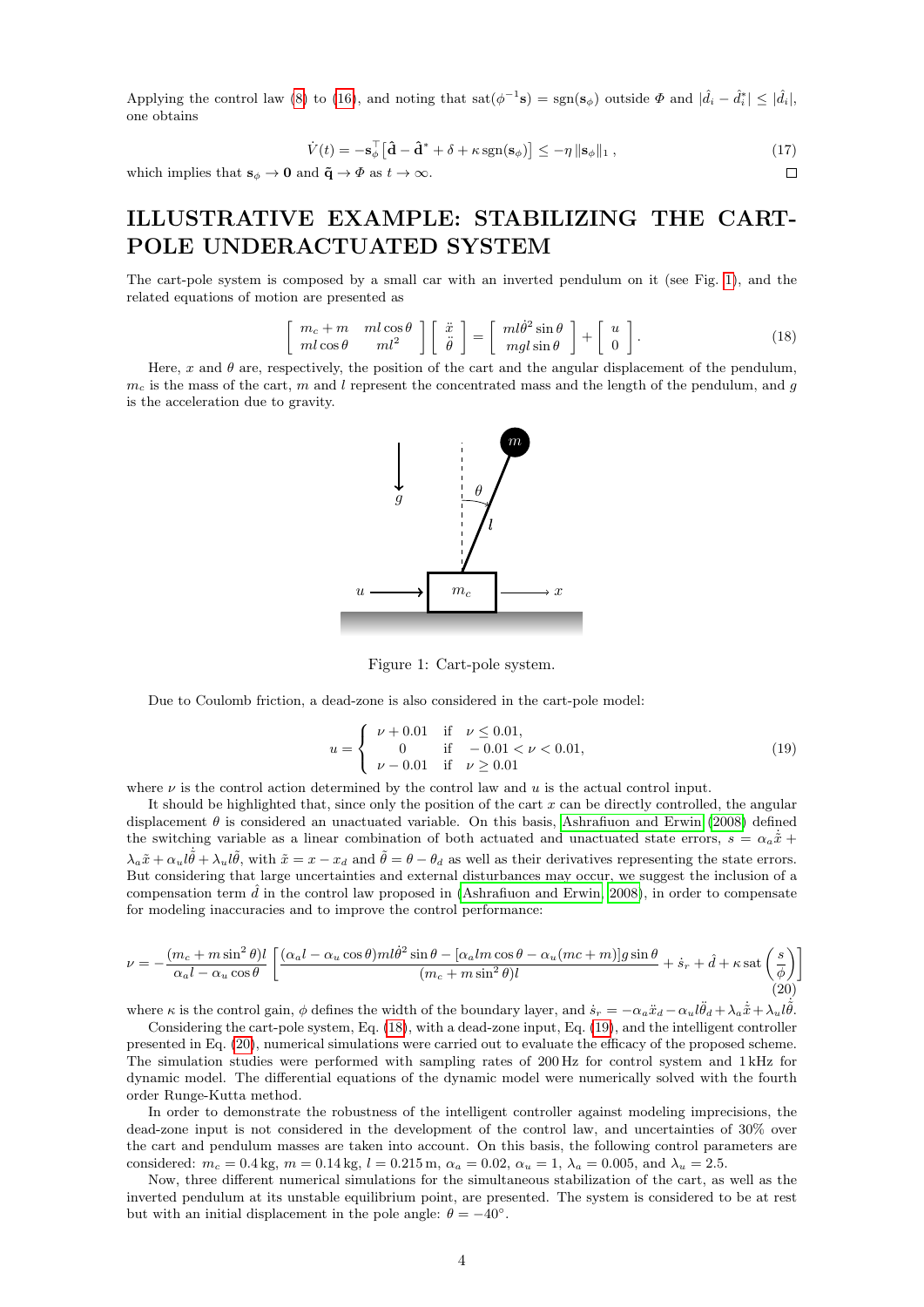First, the conventional sliding mode controller,  $\hat{d} = 0$ , with a discontinuous term,  $\kappa \operatorname{sgn}(s)$ , is used to stabilize the cart-pole system. The obtained results are presented in Figs. [2](#page-4-0) and [3.](#page-4-1)

As observed in Fig. [2,](#page-4-0) even with parametric uncertainties and an unknown dead-zone input, the conventional sliding mode controller is able to stabilize both the cart and the pendulum in its unstable vertical position. However, Fig. [3](#page-4-1) shows that the adoption of a discontinuous term in the control law leads to the undesirable chattering effect. These high-frequency oscillations in the controlled variable must be avoided in mechanical systems, since it can excite unmodeled vibration modes.

Therefore, retaining the compensation term as zero,  $\hat{d} = 0$ , the discontinuous term is now substituted by a smooth interpolation inside the boundary layer:  $\kappa \, \text{sat}(s/\phi)$ . Figures. [4,](#page-5-3) [5,](#page-5-4) [6](#page-6-9) and [7](#page-6-10) show the obtained results.

Figure [5](#page-5-4) shows that the introduction of a boundary layer can completely eliminate chattering, but, unfortunately, a perfect stabilization is no more possible, as observed in Fig. [4.](#page-5-3) The adoption of a saturation function leads to limit cycles in the state variables, as shown in Figs. [6](#page-6-9) and [7.](#page-6-10)

In order to improve the control performance, the neural network based compensation is finally taken into account in the last simulation study. In the first ten seconds, the collected data is used to train the neural network. Thereafter, using the weights computed in the training phase, the RBF network, Eq. [\(10\)](#page-2-3), is turned on and starts to compensate for the identified modeling imprecisions. Figures. [8,](#page-6-11) [9,](#page-7-9) [10](#page-7-10) and [11](#page-7-11) show the obtained results.

As observed in Figs. [8,](#page-6-11) [10](#page-7-10) and [11,](#page-7-11) the control performance is clearly enhanced. Figure [10,](#page-7-10) for example, shows that the limit cycle almost disappears with the adoption of the neural network based compensation scheme. As a matter of fact, the improved performance of the proposed scheme is due to its ability to recognize and compensate for modelling inaccuracies. This enhanced performance is possible even with the introduction of a thin boundary layer, which can successfully eliminate chattering, as shown in Fig. [9.](#page-7-9)



<span id="page-4-0"></span>Figure 2: Cart position (a) and pole angle (b) with the discontinuous sliding mode controller.



<span id="page-4-1"></span>Figure 3: Control action for the discontinuous sliding mode controller.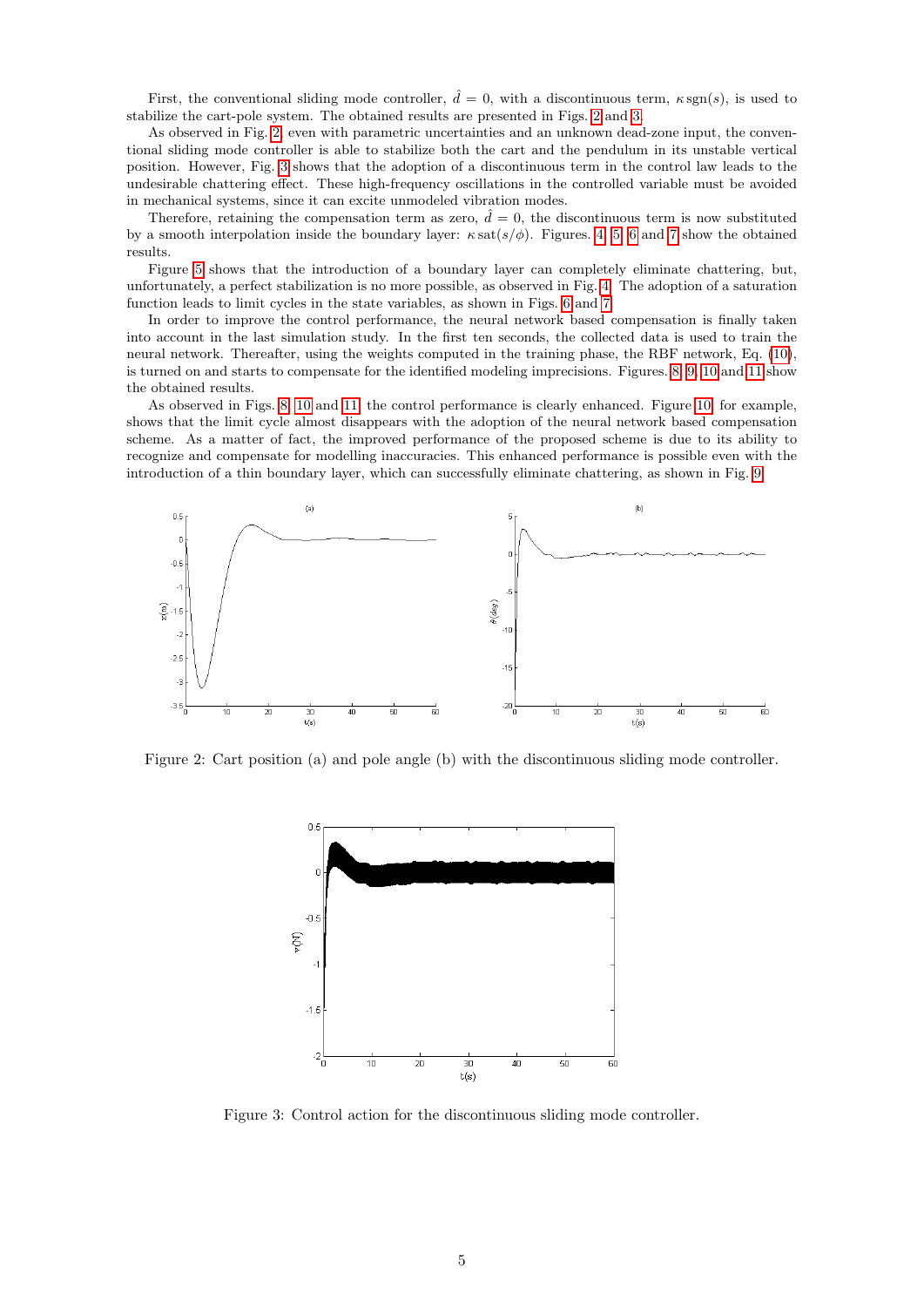

<span id="page-5-3"></span>Figure 4: Cart position (a) and pole angle (b) with the smoothed version of the sliding mode controller.



<span id="page-5-4"></span>Figure 5: Control action for the smoothed version of the sliding mode controller.

### CONCLUDING REMARKS

The present work addressed the problem of controlling uncertain nonlinear underactuated systems with a sliding mode control approach, but enhanced with a RBF neural network. The convergence properties of the resulting intelligent controller are proved by means of a Lyapunov-like stability analysis. In order to illustrate the controller design method, the proposed scheme is applied to a cart-pole system. The control system performance is confirmed by means of numerical simulations. The adoption of a RBF network provides an smaller balancing error due to its ability to compensate the performance drop caused by the change of the sign function for the saturation function.

### ACKNOWLEDGMENTS

The authors would like to acknowledge the support of the Alexander von Humboldt Foundation, the Brazilian Coordination for the Improvement of Higher Education Personnel and the Brazilian National Research Council, the Brazilian National Agency of Petroleum, Natural Gas and Biofuels and the German Academic Exchange Service.

#### References

- <span id="page-5-0"></span>Ashrafiuon, H. and Erwin, R.S., 2008. "Sliding mode control of underactuated multibody systems and its application to shape change control". International Journal of Control, Vol. 81, No. 12, pp. 1849–1858. doi:10.1080/00207170801910409.
- <span id="page-5-1"></span>Bessa, W.M., Kreuzer, E., Lange, J., Pick, M.A. and Solowjow, E., 2017. "Design and adaptive depth control of a micro diving agent". IEEE Robotics and Automation Letters, Vol. 2, No. 4, pp. 1871–1877. doi:10.1109/LRA.2017.2714142.
- <span id="page-5-2"></span>Bessa, W.M., Brinkmann, G., Duecker, D.A., Kreuzer, E. and Solowjow, E., 2018. "A biologically inspired framework for the intelligent control of mechatronic systems and its application to a micro diving agent". Mathematical Problems in Engineering, Vol. 2018, pp. 1–16. doi:10.1155/2018/9648126.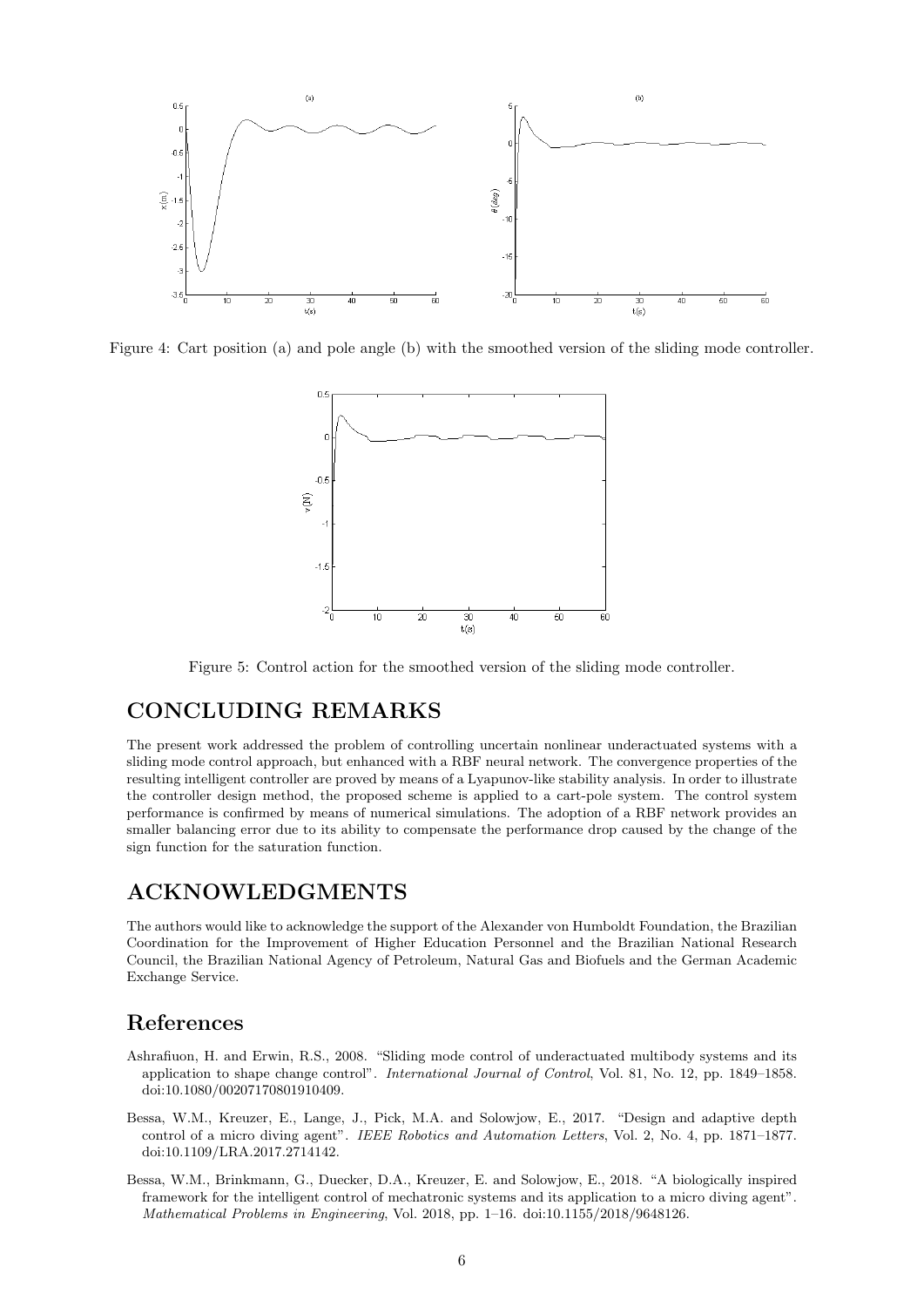

Figure 6: Phase portrait for the cart variables with the Figure 7: Phase portrait for the pole variables with the smoothed version of the sliding mode controller. smoothed version of the sliding mode controller.

<span id="page-6-10"></span><span id="page-6-9"></span>

<span id="page-6-11"></span>Figure 8: Cart position (a) and pole angle (b) with the intelligent sliding mode controller.

- <span id="page-6-2"></span>Bessa, W.M., 2005. Controle por Modos Deslizantes de Sistemas Dinâmicos com Zona Morta Aplicado ao Posicionamento de ROVs. Tese (D.Sc.), COPPE/UFRJ, Rio de Janeiro, Brasil.
- <span id="page-6-8"></span>Bessa, W.M., 2009. "Some remarks on the boundedness and convergence properties of smooth sliding mode controllers". International Journal of Automation and Computing, Vol. 6, No. 2, pp. 154–158. doi:10.1007/s11633-009-0154-z.
- <span id="page-6-3"></span>Bessa, W.M. and Barrêto, R.S.S., 2010. "Adaptive fuzzy sliding mode control of uncertain nonlinear systems". Controle & Automação, Vol. 21, No. 2, pp. 117–126. doi:10.1590/S0103-17592010000200002.
- <span id="page-6-5"></span>Bessa, W.M., De Paula, A.S. and Savi, M.A., 2012. "Sliding mode control with adaptive fuzzy dead-zone compensation for uncertain chaotic systems". Nonlinear Dynamics, Vol. 70, No. 3, pp. 1989–2001. doi: 10.1007/s11071-012-0591-z.
- <span id="page-6-6"></span>Bessa, W.M., De Paula, A.S. and Savi, M.A., 2014. "Adaptive fuzzy sliding mode control of a chaotic pendulum with noisy signals". ZAMM-Journal of Applied Mathematics and Mechanics/Zeitschrift fur Angewandte Mathematik und Mechanik, Vol. 94, No. 3, pp. 256–263. doi:10.1002/zamm.201200214.
- <span id="page-6-4"></span>Bessa, W.M., Dutra, M.S. and Kreuzer, E., 2005. "Thruster dynamics compensation for the positioning of underwater robotic vehicles through a fuzzy sliding mode based approach". In COBEM 2005 – Proceedings of the 18th International Congress of Mechanical Engineering. Ouro Preto, Brasil.
- <span id="page-6-7"></span>Bessa, W.M., Otto, S., Kreuzer, E. and Seifried, R., 2019. "An adaptive fuzzy sliding mode controller for uncertain underactuated mechanical systems". Journal of Vibration and Control, Vol. 25, No. 9, pp. 1521–1535. doi:10.1177/1077546319827393.
- <span id="page-6-0"></span>Bloch, A.M., Leonard, N. and Marsden, J., 2000. "Controlled Lagrangians and the stabilization of mechanical systems I: The first matching theorem". IEEE Transactions on Automatic Control, Vol. 45, No. 12, pp. 2253–2270. doi:10.1109/9.895562.
- <span id="page-6-1"></span>Bloch, A., Chang, D.E., Leonard, N. and Marsden, J., 2001. "Controlled Lagrangians and the stabilization of mechanical systems II: Potential shaping". IEEE Transactions on Automatic Control, Vol. 46, No. 10, pp. 1556–1571. doi:10.1109/9.956051.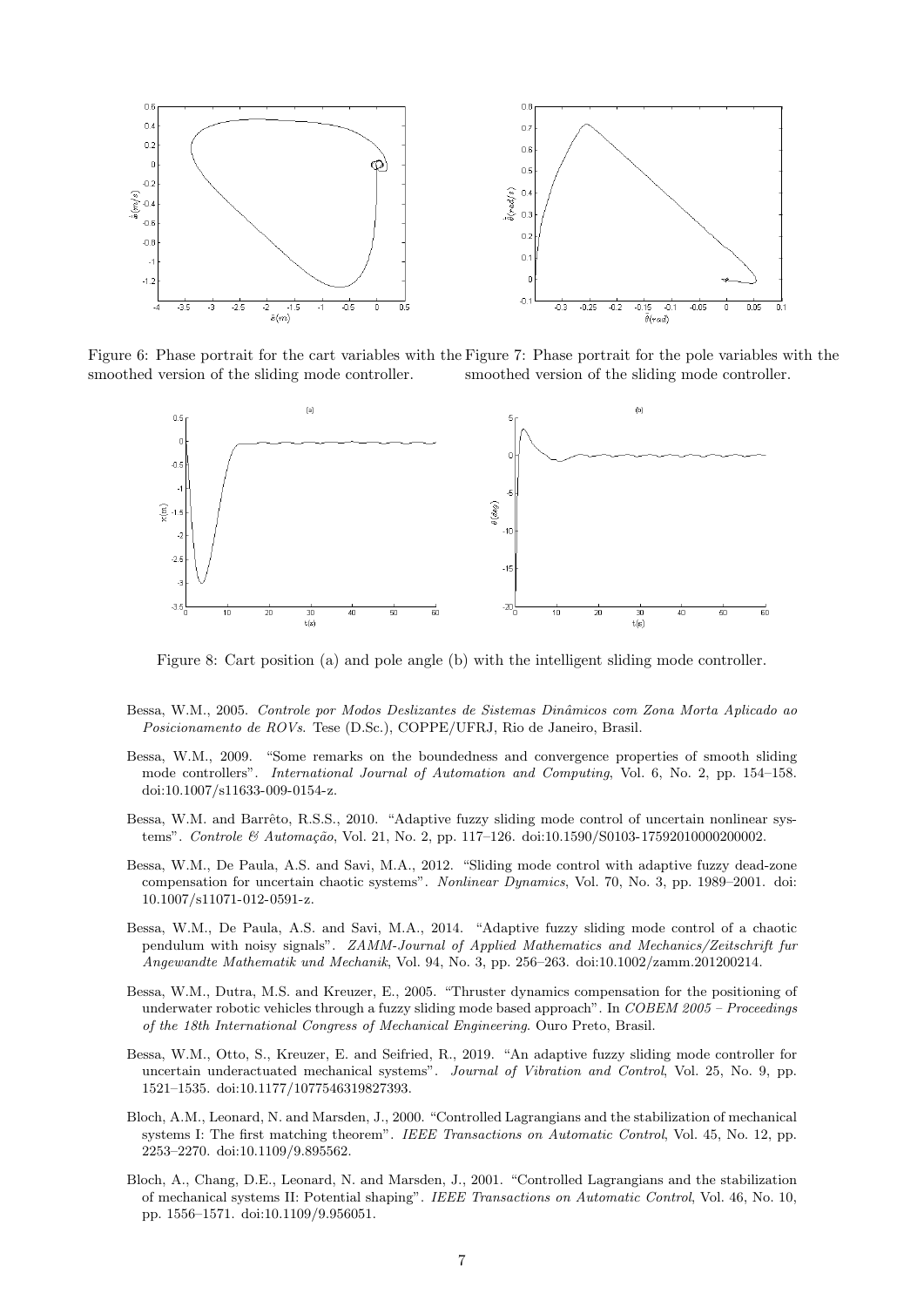

<span id="page-7-11"></span><span id="page-7-9"></span>Figure 9: Control action for the intelligent sliding mode controller.



<span id="page-7-10"></span>Figure 10: Phase portrait for the cart variables with the Figure 11: Phase portrait for the pole variables with the intelligent sliding mode controller. intelligent sliding mode controller.

- <span id="page-7-3"></span>Chen, Y.F. and Huang, A.C., 2012. "Controller design for a class of underactuated mechanical systems". IET Control Theory & Applications, Vol. 6, No. 1, pp. 103–110. doi:10.1049/iet-cta.2010.0667.
- <span id="page-7-1"></span>Consolini, L., Maggiore, M., Nielsen, C. and Tosques, M., 2010. "Path following for the PVTOL aircraft". Automatica, Vol. 46, No. 8, pp. 1284–1296.
- <span id="page-7-8"></span>De Macedo Fernandes, J.M., Tanaka, M.C., Freire J´unior, R.C.S. and Bessa, W.M., 2012. "Feedback linearization with a neural network based compensation scheme". In H. Yin, J.A. Costa and G. Barreto, eds., Intelligent Data Engineering and Automated Learning – IDEAL 2012, Springer, Vol. 7435 of Lecture Notes in Computer Science, pp. 594–601. doi:10.1007/978-3-642-32639-4 72.
- <span id="page-7-2"></span>Do, K. and Pan, J., 2009. Control of Ships and Underwater Vehicles: Design for Underactuated and Nonlinear Marine Systems. Advances in Industrial Control. Springer.
- <span id="page-7-5"></span>Dos Santos, J.D.B. and Bessa, W.M., 2019. "Intelligent control for accurate position tracking of electrohydraulic actuators". Electronics Letters, Vol. 55, No. 2, pp. 78–80. doi:10.1049/el.2018.7218.
- <span id="page-7-4"></span>G´omez-Estern, F. and der Schaft, A.V., 2004. "Physical damping in IDA-PBC controlled underactuated mechanical systems". European Journal of Control, Vol. 10, No. 5, pp. 451–468. doi:10.3166/ejc.10.451- 468.
- <span id="page-7-7"></span>Hornik, K., 1991. "Approximation capabilities of multilayer feedforward networks". Neural Networks, Vol. 4, No. 2, pp. 251–257.
- <span id="page-7-0"></span>Lai, X.Z., She, J.H., Yang, S.X. and Wu, M., 2009. "Comprehensive unified control strategy for underactuated two-link manipulators". IEEE Transactions on Systems, Man, and Cybernetics, Part B: Cybernetics, Vol. 39, No. 2, pp. 389–398.
- <span id="page-7-6"></span>Lima, G.S., Bessa, W.M. and Trimpe, S., 2018. "Depth control of underwater robots using sliding modes and gaussian process regression". In LARS 2018 – Proceedings of the Latin American Robotic Symposium. Jo˜ao Pessoa, Brazil. doi:10.1109/LARS/SBR/WRE.2018.00012.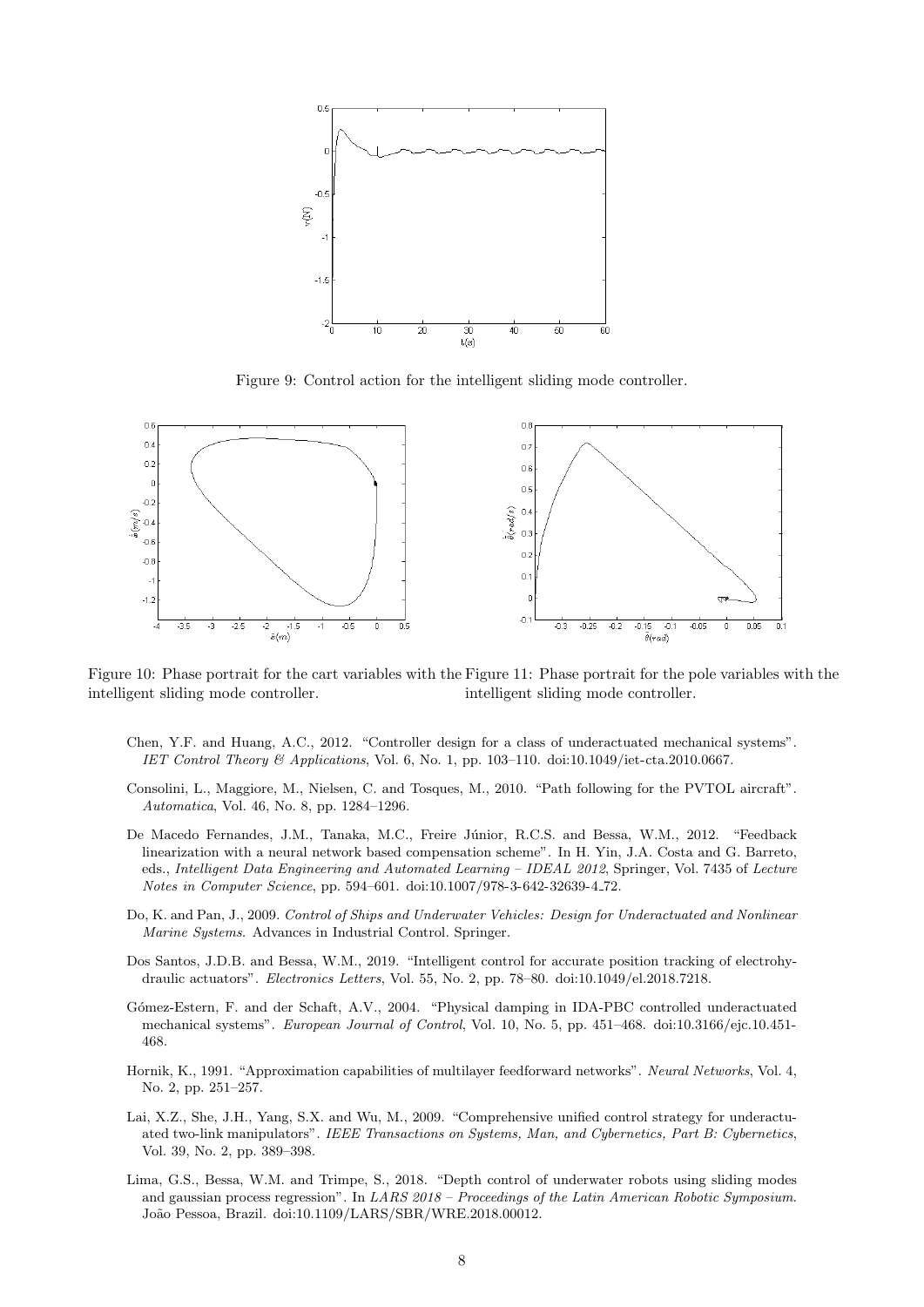- <span id="page-8-17"></span>Lima, G.S., Porto, D.R., de Oliveira, A.J. and Bessa, W.M., 2021. "Intelligent control of a single-link flexible manipulator using sliding modes and artificial neural networks". Electronics Letters, Vol. 57, No. 23, pp. 869–872. doi:10.1049/ell2.12300.
- <span id="page-8-16"></span>Lima, G.S., Trimpe, S. and Bessa, W.M., 2020. "Sliding mode control with gaussian process regression for underwater robots". Journal of Intelligent & Robotic Systems, Vol. 99, No. 3, pp. 487-498. doi: 10.1007/s10846-019-01128-5.
- <span id="page-8-15"></span>Liu, Y. and Yu, H., 2013. "A survey of underactuated mechanical systems". IET Control Theory & Applications, Vol. 7, No. 7, pp. 921–935. doi:10.1049/iet-cta.2012.0505.
- <span id="page-8-11"></span>Muske, K.R., Ashrafiuon, H., Nersesov, S. and Nikkhah, M., 2010. "Optimal sliding mode cascade control for stabilization of underactuated nonlinear systems". Journal of Dynamic Systems, Measurement, and Control, Vol. 134, No. 2, pp. 021020:1–11. doi:10.1115/1.4005367.
- <span id="page-8-8"></span>Nguyen, K.D. and Dankowicz, H., 2015. "Adaptive control of underactuated robots with unmodeled dynamics". Robotics and Autonomous Systems, Vol. 64, pp. 84–99. doi:10.1016/j.robot.2014.10.009.
- <span id="page-8-13"></span>Ortega, R., Spong, M., Gómez-Estern, F. and Blankenstein, G., 2002. "Stabilization of a class of underactuated mechanical systems via interconnection and damping assignment". IEEE Transactions on Automatic Control, Vol. 47, No. 8, pp. 1218–1233. doi:10.1109/TAC.2002.800770.
- <span id="page-8-19"></span>Park, J. and Sandberg, I.W., 1991. "Universal approximation using radial-basis-function networks". Neural Computation, Vol. 3, No. 2, pp. 246–257.
- <span id="page-8-7"></span>Pucci, D., Romano, F. and Nori, F., 2015. "Collocated adaptive control of underactuated mechanical systems". IEEE Transactions on Robotics, Vol. 31, No. 6, pp. 1527–1536. doi:10.1109/TRO.2015.2481282.
- <span id="page-8-10"></span>Qian, D.W., Liu, X.J. and Yi, J.Q., 2009. "Robust sliding mode control for a class of underactuated systems with mismatched uncertainties". Proceedings of the Institution of Mechanical Engineers, Part I: Journal of Systems and Control Engineering, Vol. 223, No. 6, pp. 785–795. doi:10.1243/09596518JSCE734.
- <span id="page-8-0"></span>Rapp, C., Kreuzer, E. and Sri Namachchivaya, N., 2012. "Reduced normal forms for nonlinear control of underactuated hoisting systems". Archive of Applied Mechanics, Vol. 82, No. 3, pp. 297–315.
- <span id="page-8-12"></span>Rudra, S., Barai, R.K. and Maitra, M., 2014. "Nonlinear state feedback controller design for underactuated mechanical system: A modified block backstepping approach". ISA Transactions, Vol. 53, No. 2, pp. 317–326. doi:10.1016/j.isatra.2013.12.021.
- <span id="page-8-14"></span>Ryalat, M. and Laila, D.S., 2016. "A simplified IDA-PBC design for underactuated mechanical systems with applications". European Journal of Control, Vol. 27, pp. 1–16. doi:10.1016/j.ejcon.2015.12.001.
- <span id="page-8-9"></span>Sankaranarayanan, V. and Mahindrakar, A.D., 2009. "Control of a class of underactuated mechanical systems using sliding modes". IEEE Transactions on Robotics, Vol. 25, No. 2, pp. 459–467. doi:10.1109/ TRO.2008.2012338.
- <span id="page-8-3"></span>Seifried, R., 2013. Dynamics of Underactuated Multibody Systems: Modeling, Control and Optimal Design. Solid Mechanics and Its Applications. Springer. doi:10.1007/978-3-319-01228-5.
- <span id="page-8-20"></span>Seifried, R. and Blajer, W., 2013. "Analysis of servo-constraint problems for underactuated multibody systems". Mechanical Sciences, Vol. 4, No. 1, pp. 113–129.
- <span id="page-8-6"></span>Seifried, R., 2012a. "Integrated mechanical and control design of underactuated multibody systems". Nonlinear Dynamics, Vol. 67, No. 2, pp. 1539–1557. doi:10.1007/s11071-011-0087-2.
- <span id="page-8-5"></span>Seifried, R., 2012b. "Two approaches for feedforward control and optimal design of underactuated multibody systems". Multibody System Dynamics, Vol. 27, No. 1, pp. 75–93. doi:10.1007/s11044-011-9261-z.
- <span id="page-8-2"></span>Serrano, M., Scaglia, G., Godoy, S., Mut, V. and Ortiz, O., 2014. "Trajectory tracking of underactuated surface vessels: A linear algebra approach". IEEE Transactions on Control Systems Technology, Vol. 22, No. 3, pp. 1103–1111.
- <span id="page-8-4"></span>Spong, M.W., 1994. "Partial feedback linearization of underactuated mechanical systems". In IROS '94 – Proceedings of the IEEE/RSJ/GI International Conference on Intelligent Robots and Systems. pp. 314– 321. doi:10.1109/IROS.1994.407375.
- <span id="page-8-1"></span>Sun, N., Fang, Y. and Zhang, X., 2013. "Energy coupling output feedback control of 4-DOF underactuated cranes with saturated inputs". Automatica, Vol. 49, No. 5, pp. 1318–1325.
- <span id="page-8-18"></span>Tanaka, M.C., de Macedo Fernandes, J.M. and Bessa, W.M., 2013. "Feedback linearization with fuzzy compensation for uncertain nonlinear systems". International Journal of Computers, Communications & Control, Vol. 8, No. 5, pp. 736–743.